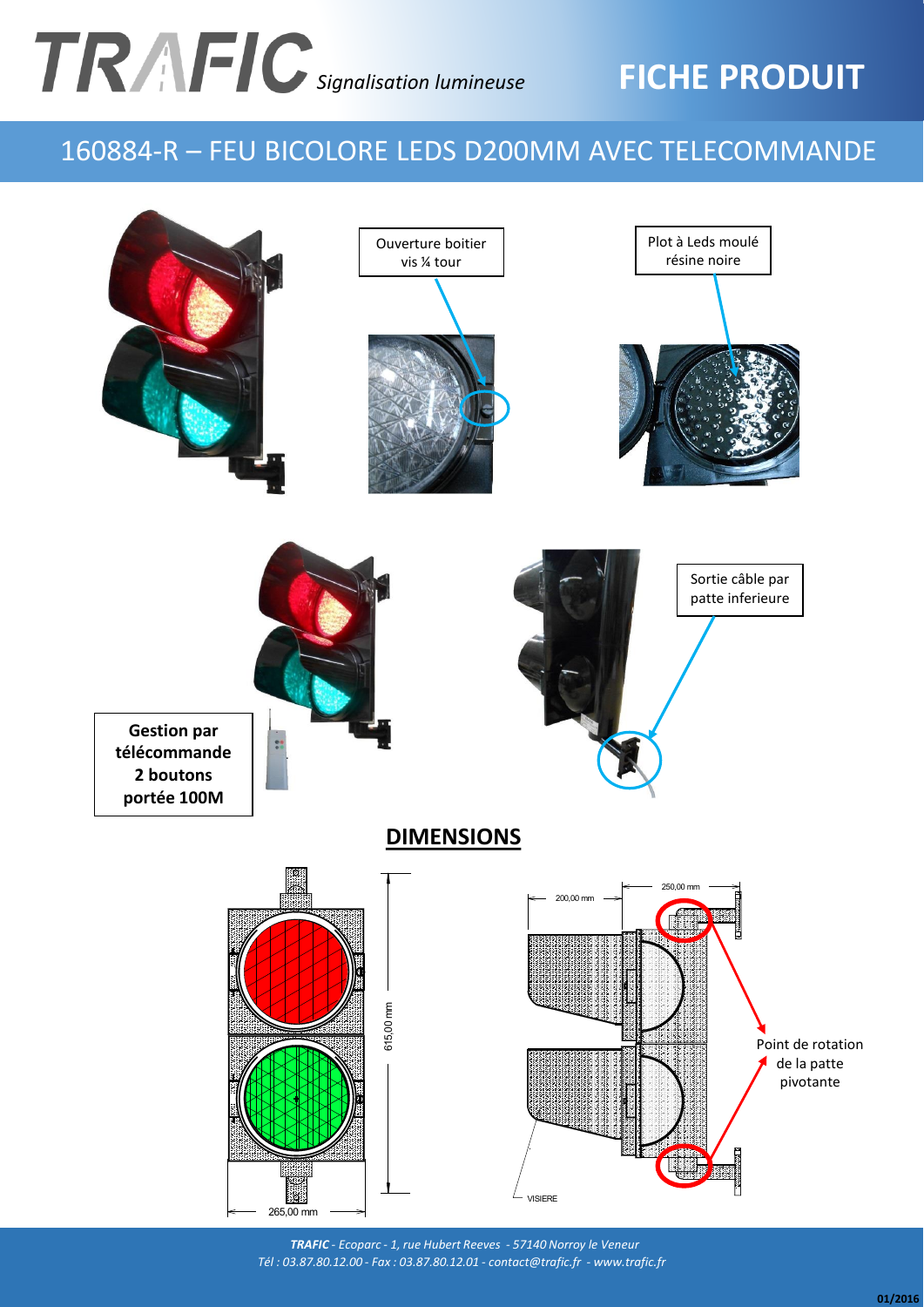## *Signalisation lumineuse*

### **FICHE PRODUIT**

| <b>BOITIER</b>                    | POLYCARBONATE NOIR<br><b>OUVERTURE FACILE PAR FACE AVANT</b><br>PIVOTEMENT SUR CHARNIERE PLASTIQUE                                                                                                                                                                                                                       |
|-----------------------------------|--------------------------------------------------------------------------------------------------------------------------------------------------------------------------------------------------------------------------------------------------------------------------------------------------------------------------|
| <b>VISIERE ET PATTES FIXATION</b> | POLYCARBONATE NOIR<br><b>PATTES PIVOTANTES ORIENTABLES</b>                                                                                                                                                                                                                                                               |
| <b>FIXATION</b>                   | ENTRAXE 615 MM (TROU D 10 MM) OU FIXATION PAR FEUILLARD                                                                                                                                                                                                                                                                  |
| <b>DIMENSION TOTALE BOITIER</b>   | 645 (H) X 265 (L) X 450 MM (P) AVEC VISIERE                                                                                                                                                                                                                                                                              |
| <b>OPTIQUES</b>                   | LEDS HAUTE INTENSITE ROUGES - ORANGE - VERTES<br>+ LENTILLES FRESNEL TRANSLUCIDE                                                                                                                                                                                                                                         |
| <b>MODE</b>                       | FIXE OU CLIGNOTANT OU FLASH                                                                                                                                                                                                                                                                                              |
| <b>ACCESSIBILITE SOURCE LED</b>   | DEMONTAGE EN FACE AVANT PAR VIS M4                                                                                                                                                                                                                                                                                       |
| <b>ALIMENTATION</b>               | 12, 24 OU 230 V<br>SORTIE CABLE PAR PATTE DE FIXATION                                                                                                                                                                                                                                                                    |
| <b>CONSOMMATION</b>               | FEU ROUGE 10W - FEU VERT 12W                                                                                                                                                                                                                                                                                             |
| <b>INDICE PROTECTION</b>          | IP 55 IK 08                                                                                                                                                                                                                                                                                                              |
| <b>GESTION TELECOMMANDE</b>       | TELECOMMANDE EMMETEUR AVEC 2 BOUTONS<br>RECEPTEUR DANS BOITIER DU FEU<br><b>CYCLE STANDARD:</b><br>-UNE IMPULSION BOUTON AVEC PASTILLE ROUGE = LE FEU PASSE AU ROUGE<br>-UNE IMPULSION BOUTON AVEC PASTILLE VERTE = LE FEU PASSE AU VERT<br>ETAT DU FEU NON VISIBLE SUR LA TELECOMMANDE<br>PORTEE : 100M EN CHAMPS LIBRE |
| <b>OPTION</b>                     | TEMOIN AVEC 2 FOYERS LEDS D66MM ROUGE ET VERT FIXE A L'ARRIERE DU FEU<br>BICOLORE POUR VISUALISATION DE L'ETAT DU FEU PAR LA PERSONNE QUI ACTIONNE<br>LA TELECOMMANDE SI ELLE N'A PAS DE VISU DIRECT DESSUS                                                                                                              |



*TRAFIC - Ecoparc - 1, rue Hubert Reeves - 57140 Norroy le Veneur Tél : 03.87.80.12.00 - Fax : 03.87.80.12.01 - contact@trafic.fr - www.trafic.fr*